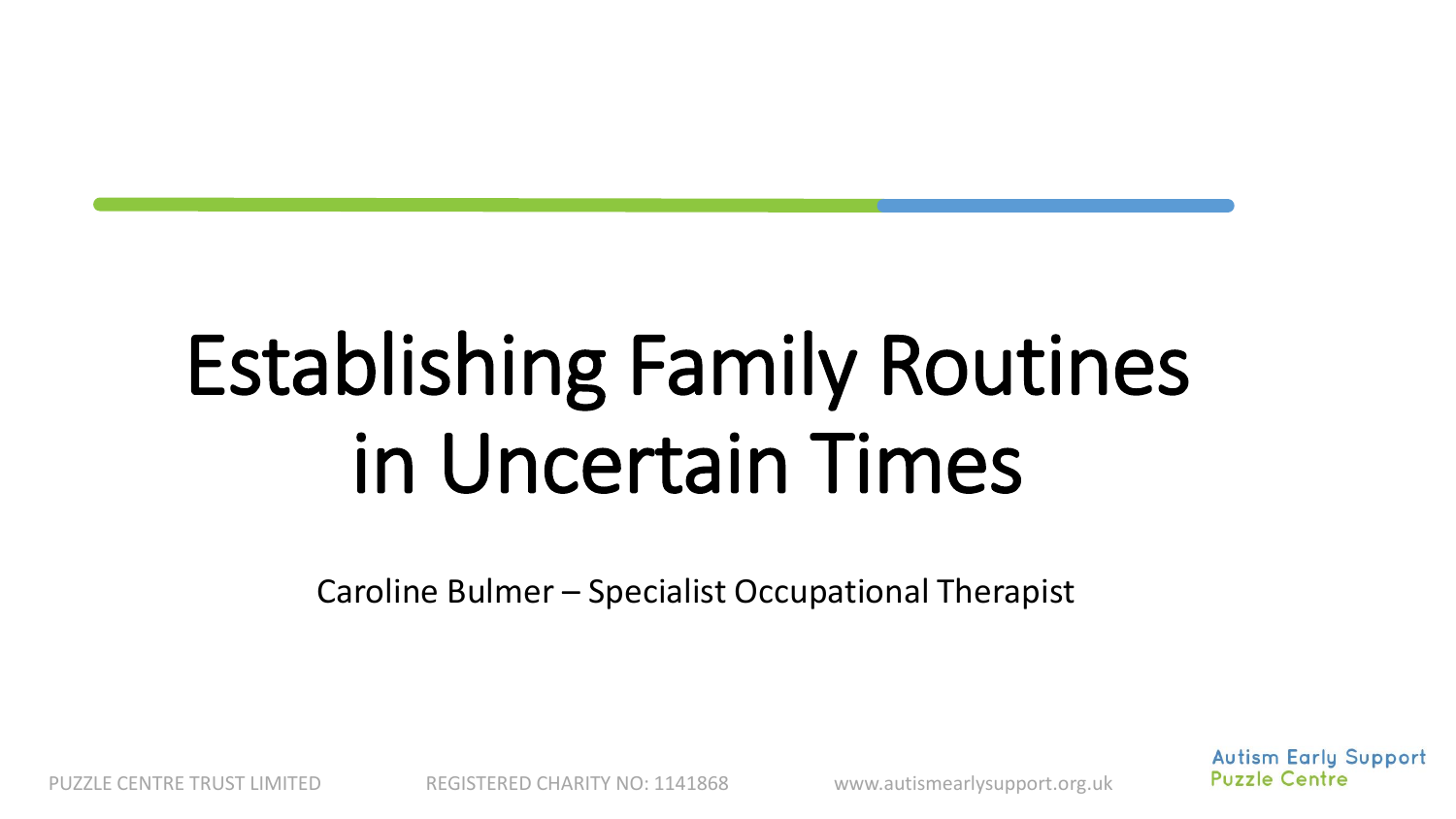#### Overview

We know that families caring for autistic children are facing additional challenges right now along with reduced access to their usual supports and services. This short webinar will offer guidance aimed at parents and carers on:

- helping you and your child to manage changes and disruptions to the usual activities and routines;
- introducing some structure at home;
- incorporating a range of activities throughout the day.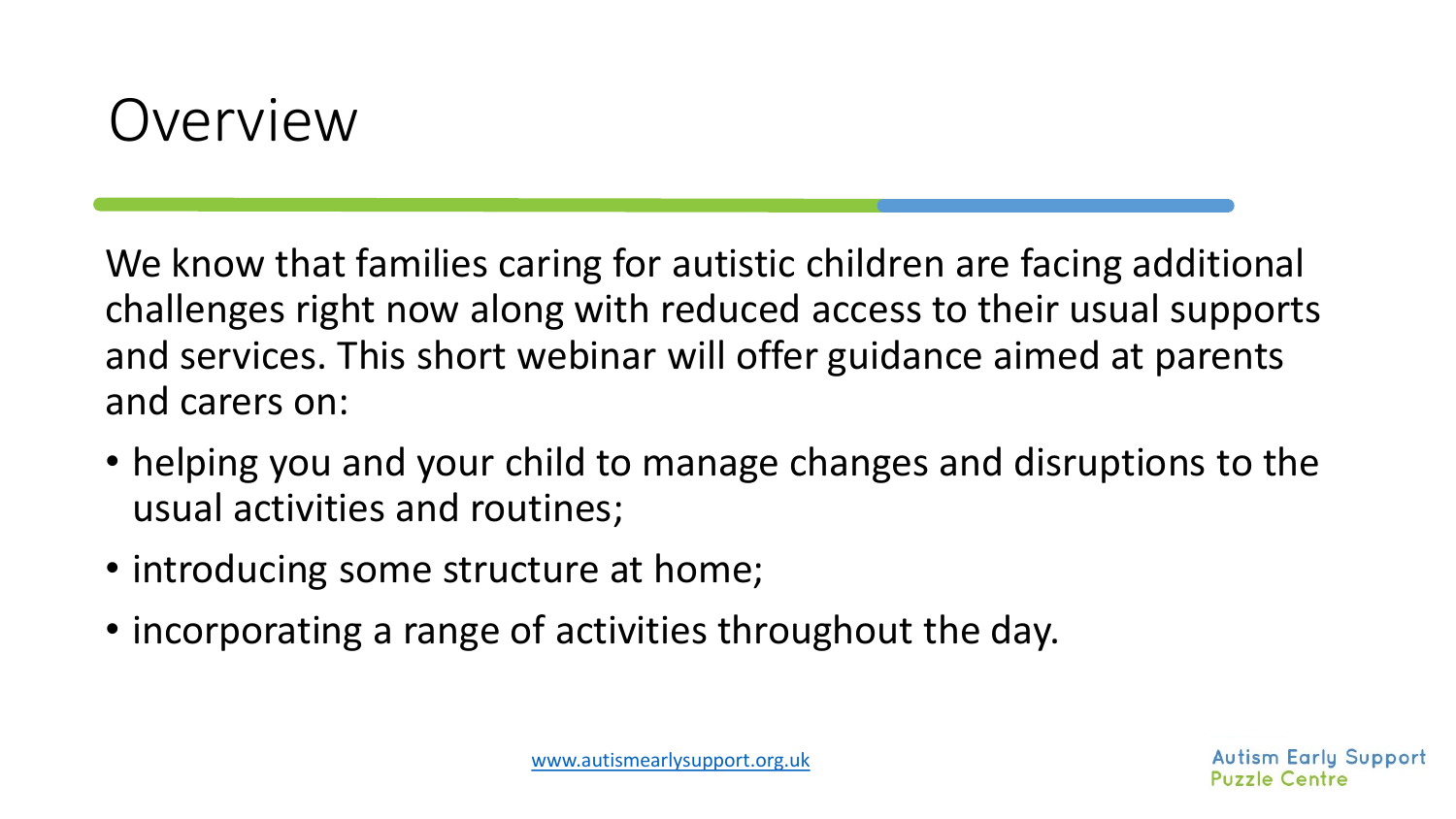#### Preface

- Adjust your expectations
- Home  $\neq$  School
- Look after YOUrself
- What's going well?

#### **The aim of this webinar is to offer tips and guidance The aim is NOT for you to feel you should be doing more than you are**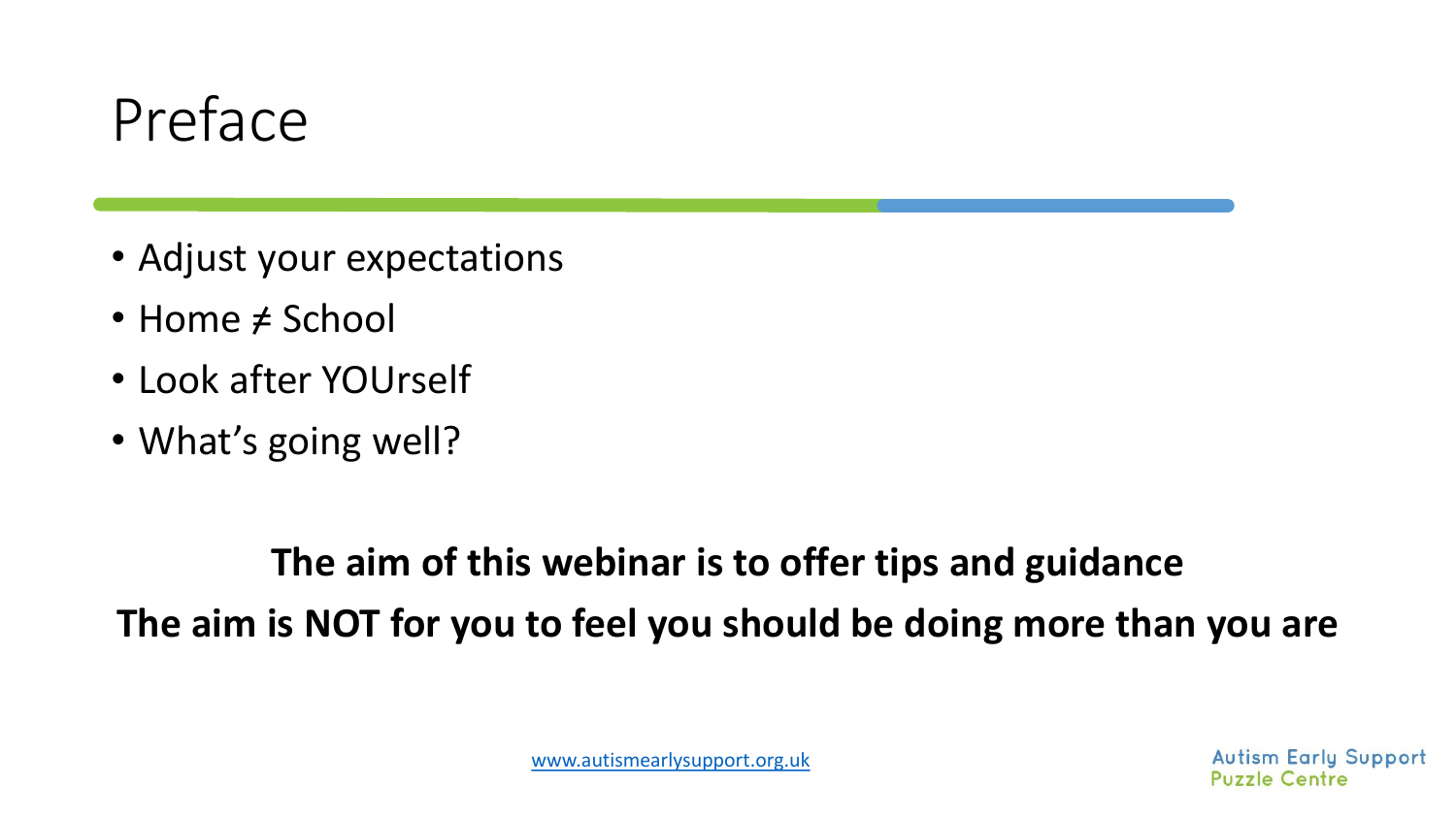### Supporting emotional regulation

- Talk/share information about these disruptions to daily life in a clear and calm way that is meaningful for your child.
- Look out for signs of anxiety and be aware that these may present differently to usual.
- Acknowledge your child's feelings and support them to express and manage these.
- Reduce demands and honour protests/refusals where possible.
- Offer (limited) choices.
- Create spaces for movement and for quiet time.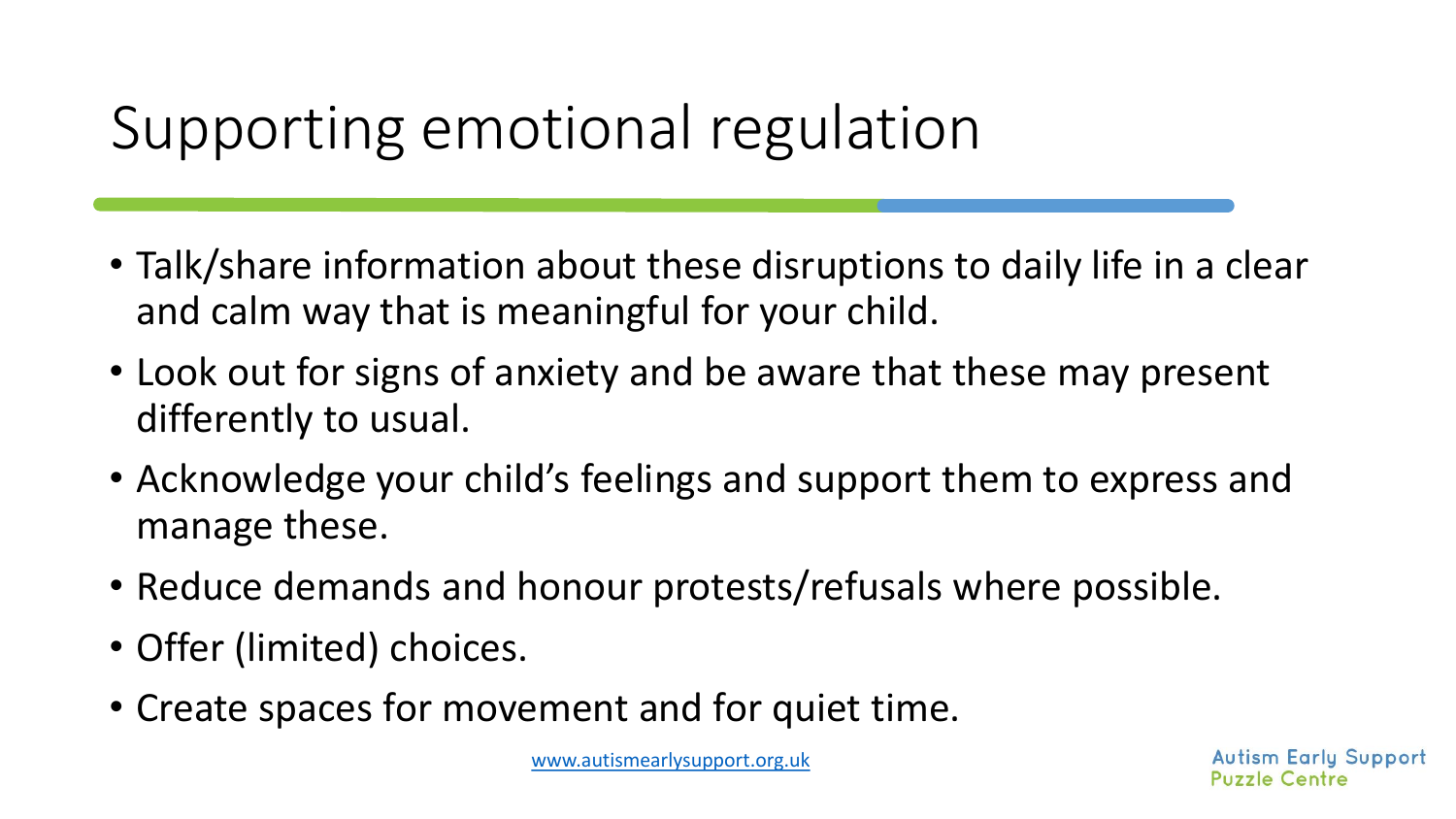## Building routines

- Get up and go to sleep at the same time each day;
- Maintain your established morning routines;

Provide:

- Morning daylight exposure;
- Varied short activities on rotation with breaks;
- Regular movement and quiet times;
- Scheduled meal and snack times;
- A consistent bedtime routine.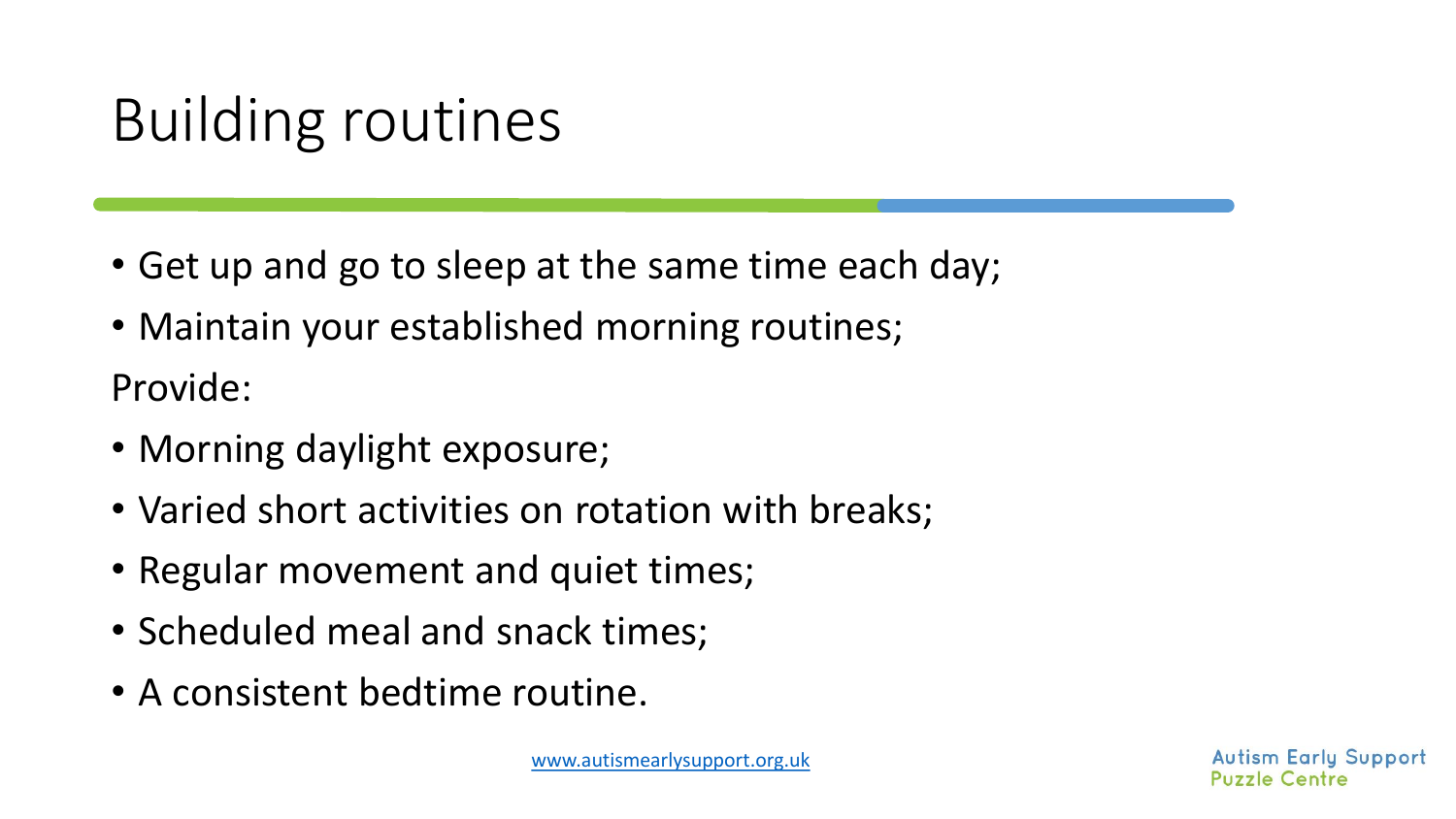## Increasing predictability and fun

- Use visual supports such as: objects, pictures, timers and schedules to help your child understand what is expected of them, when an activity is finishing and what is happening next;
- Give activities a clear ending;
- Put favourite objects, toys and games on rotation;
- Incorporate your child's interests into less preferred activities;
- Include designated time for fully child-led play;
- Minimise clutter (where you can!)